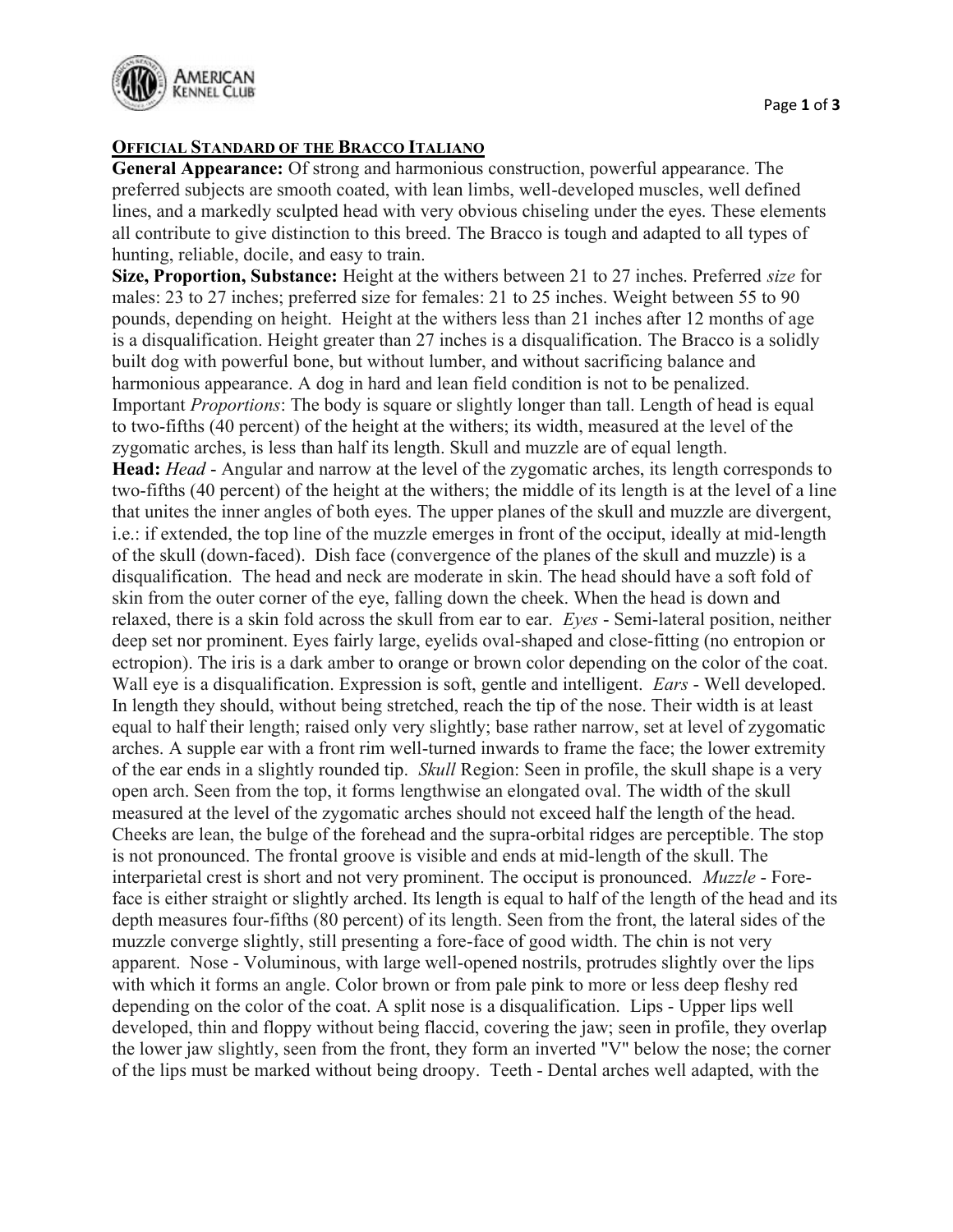

Page 2 of 3

Neck, Topline, Body: Neck - Powerful, in truncated cone shape. Length of the neck is at least two-thirds but not greater than the length of the head. Well detached from the nape. The throat shows a soft double dewlap. Excessive skin with exaggerated wrinkling or single dewlap is faulted. Topline - The upper profile of the back is made up of two lines: one, almost straight, slopes from the withers to the 11th dorsal vertebrae (mid-back); the other is slightly arched, joining with the line of the croup.  $Body$ -Chest is broad, deep and well down to level of the elbows, without forming a keel. Ribs well sprung, particularly in their lower part, and sloping. Wide lumbar region. Loin is well muscled, short and slightly convex. Croup is long (about onethird of the height at the withers), wide and well-muscled; the pelvic angulation (angle formed by the pelvic girdle with a horizontal line) is 30 degrees. Underline - Lower profile almost horizontal in its rib cage part, rising slightly in its abdominal part. Tail - Thick at the base, straight, with a slight tendency to taper, hair short. When the dog is in action and especially when questing, is carried horizontally or nearly. Docked - Should be docked 6 to 10 inches from the root. Undocked - Carried horizontally; length of the undocked tail is to the hock. May be slightly curved but never held high or carried bent over the back.

Forequarters: Withers are well defined, with the points of the shoulder blades well separated. Shoulder strong, well-muscled, long, sloping, and well laid back, very free in its movement. The upper arm sloping, fitting to the rib cage. Forearm strong, straight, with well-marked sinews; the point of the elbows should be on a perpendicular line from the rear point of the shoulder blade to the ground. Metacarpus (pastern) well proportioned, lean, of good length and slightly sloping. Feet strong, slightly oval shaped, well arched and closed toes with strong nails well curved towards the ground. Color of nails is white, yellow or brown, of a more or less dark shade depending on the color of the coat. Foot pads elastic and lean.

Hindquarters: In balance with the forequarters. Thigh long, parallel, muscular, with the rear edge almost straight when viewed from the side. Strong limbs; hocks wide, metatarsals (rear pasterns) relatively short and lean. The feet, with all the characteristics of the front feet, have dewclaws, the absence of which is not a fault. Double dewclaws are tolerated.

Coat: Skin - Ample skin, tough but elastic, well separated from the tissues underneath; fine on the head, the throat, inside the elbows, and on lower part of the body. The visible mucous membranes must be a corresponding color with the coat, but never show black spots. The mucous membranes of the mouth are pink; sometimes with light brown spotting. Coat - Short, dense and glossy, fine and shorter on the head, the ears, front part of the legs and feet.

Color: The base color is white. The colors acceptable in this breed are: solid white, white with orange markings, or white with brown markings. The markings are of varied sizes (patches, ticking, or roan). A symmetrical face mask is preferred, but the absence of a mask is tolerated. The orange color can range from a dark amber to rich orange. It is not lemon or yellow. The brown color is a warm shade that recalls the color of a monk's frock (Crayola Brown); it is not liver. A metallic sheen is appreciated in brown and white dogs. Disqualifying colors - Tricolor, or with tan markings, fawn, hazel. Any trace of black on coat or mucous membranes. Any solid color other than white. Albinism.

Gait: Extended and fast trot, with powerful reach and drive. Head raised, nose held high in such a way that, when hunting, the nose is higher than the topline as if the dog is being "pulled along" by the nose." The fluid, powerful, and extended trot is hallmark of this breed.